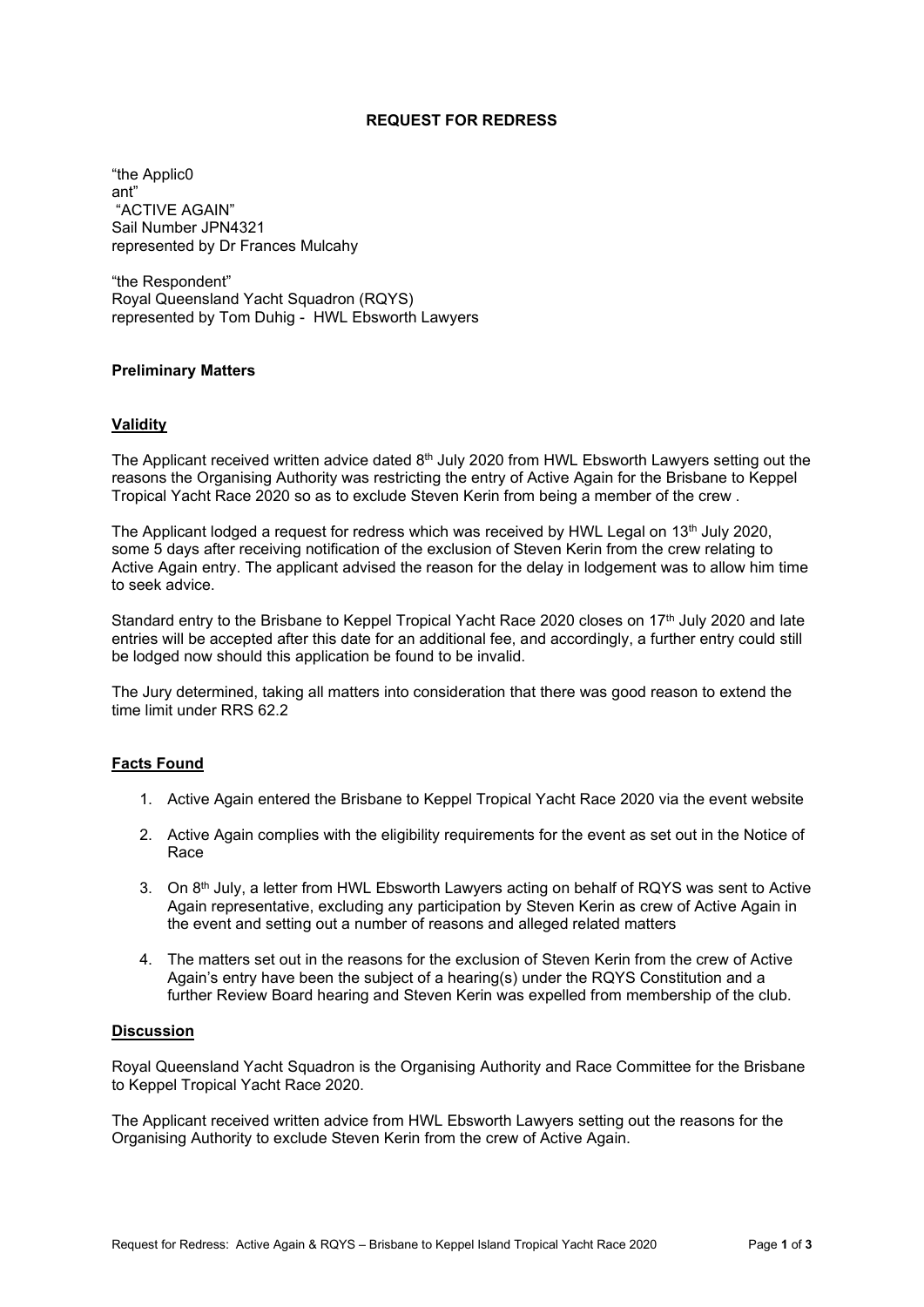The Applicant's request alleged the exclusion of Steven Kerin from the Crew of Active Again was improper as the reasons stated were

- 1: Capricious
- 2: Arbitrary
- 3: Related to an event that occurred 3 years before
- 4: not otherwise in accordance with the RRS

The Applicant made detailed submissions in respect of each reason stated above.

The Applicant acknowledged that the conduct of Steven Kerin following the completion of the 2017 Brisbane to Keppel Race were appalling and led to injuries to other persons and a staff member of Keppel Bay Marina.

For the purposes of determining if the action of rejecting the entry was improper, the panel does not need to determine whether or not such reasons were factually or legally justified but rather whether the Organising Authority exercised their rights under rule 76.1 properly. In this case the panel considers the OA exercised their discretion based on previous conduct that they considered was not in accordance with accepted standards.

Rule 76.1 confers the right of the Organising Authority or Race Committee to reject or cancel the entry of a boat or exclude a competitor in such circumstances. Active Again was advised of the reason for excluding Steven Kerin from the crew for the race in writing.

Rule 76.1 does not state or imply any qualitative test for the acceptability of the reason. However the panel considers any such reason for exclusion must not be arbitrary or capricious.

#### US Sailing Appeals Case 53 states:

" A Race Committee has broad authority to make such judgements as it considers necessary to ensure a race or regatta is conducted so as to follow the intentions of the organising authority, as well as the rules governing the event."

Royal Yachting Association UK (RYA) Sailing Appeals Case RYA 2019/1 states:

#### ANSWER 2

e) Exclusions of boats or competitors on the grounds of past personal conduct are frequently contentious and often give rise to redress hearings and, sometimes, to appeals where some unpublished guidance has been given regarding what is improper

#### ANSWER 4

Redress hearings should be treated as normal based on rule 62.1(a). A number of unpublished appeal cases have dealt with such situations, resulting in the following outcomes and/or advice:

i) The reason for rejection or exclusion should be reasonable and must not be arbitrary or capricious;

ii) A reason for exclusion of 'concerns over conduct' was found to be improper, as it was too generic and not based on specific example(s) of personal conduct;

iii) A reason for exclusion of conduct in a situation that arose after the rejection of the entry was found to be improper;

World Sailing Judges Manual K.29.9 Improper Action or Omission, gives some guidance on what constitutes improper.

"An improper action is doing something that is not permitted by the rules of the event (racing rules, notice of race or sailing instructions and any others). An omission is not doing something that the rules specify will be done. If a race committee or protest committee or the technical committee does or does not do something over which it has discretion or is not mandatory, it is neither an improper action, nor an omission for which redress can be given.

Race management policies, jury policies, and "Advice to Competitors" are not rules. If the race committee or protest committee did not act on those policies or advice, it would not be grounds for